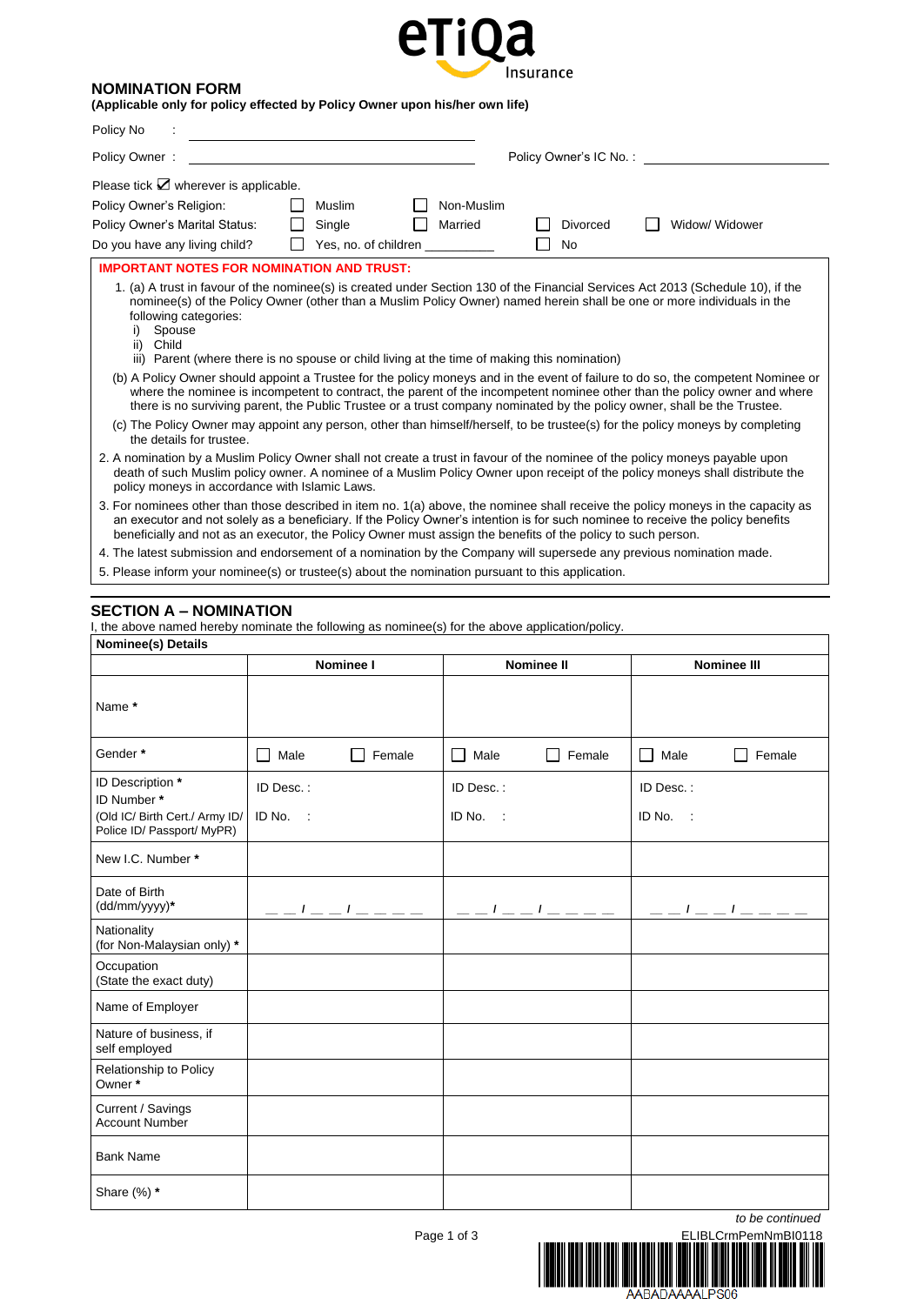|                                                                       | Nominee(s) Details (continued) |                   |                    |
|-----------------------------------------------------------------------|--------------------------------|-------------------|--------------------|
|                                                                       | Nominee I                      | <b>Nominee II</b> | <b>Nominee III</b> |
| Mailing Address *                                                     |                                |                   |                    |
| <b>Residential Address*</b><br>(if different from mailing<br>address) |                                |                   |                    |
|                                                                       | Home:                          | Home:             | Home:              |
| Contact Number*                                                       | Office:                        | Office:           | Office:            |
|                                                                       | Mobile:                        | Mobile:           | Mobile:            |
| Note:                                                                 |                                |                   |                    |

**Note:**

- \* Mandatory fields to be completed.

- Submission of a copy of the nominee(s) NRIC/Passport/Birth Certificate is/are encouraged.<br>- If there are more than 3 nominees, please submit an additional form.

If there are more than 3 nominees, please submit an additional form.

## **Revocation of Existing Nominee(s) or Trustee(s)**

I wish to make the changes as following *(Please tick the boxes accordingly, can select more than one)*:

 $\Box$  Revoke all existing nominee(s)

Revoke all existing nominee(s) and nominate new nominee(s) as stated in Section A

Revoke all existing trustee(s) and appoint new trustee(s) as stated in Section B

## **Statement of Declaration**

I, the Policy Owner, make this nomination/appointment and/or revocation of nominee(s)/trustee(s) after having read and understood the Important Notes for Nomination and Trust above.

| Dated this day<br>of                                 | year                                 |                                                           |                                                                                                                                                                   |
|------------------------------------------------------|--------------------------------------|-----------------------------------------------------------|-------------------------------------------------------------------------------------------------------------------------------------------------------------------|
|                                                      |                                      |                                                           |                                                                                                                                                                   |
| <b>Signature of Witness **</b>                       |                                      | <b>Signature of Policy Owner</b>                          |                                                                                                                                                                   |
| Name                                                 |                                      | Name                                                      | the contract of the contract of the contract of the contract of the contract of                                                                                   |
| IC No.                                               |                                      | IC No.                                                    |                                                                                                                                                                   |
| Address                                              |                                      | Address                                                   |                                                                                                                                                                   |
|                                                      |                                      |                                                           |                                                                                                                                                                   |
|                                                      |                                      |                                                           |                                                                                                                                                                   |
|                                                      |                                      |                                                           |                                                                                                                                                                   |
|                                                      |                                      |                                                           |                                                                                                                                                                   |
| Tel. No.                                             |                                      | Tel. No.                                                  |                                                                                                                                                                   |
|                                                      |                                      |                                                           |                                                                                                                                                                   |
|                                                      |                                      |                                                           |                                                                                                                                                                   |
| <b>Consent from existing Trustee(s)</b>              |                                      |                                                           |                                                                                                                                                                   |
|                                                      |                                      |                                                           |                                                                                                                                                                   |
|                                                      |                                      |                                                           |                                                                                                                                                                   |
| <b>Signature of Witness **</b>                       | <b>Signature of Existing Trustee</b> |                                                           | <b>Signature of Existing Trustee</b>                                                                                                                              |
|                                                      |                                      |                                                           | Applicable only for the purpose of changing/revoking the previous nomination of the<br>Policy under Paragraph 5 of Schedule 10 of the Financial Services Act 2013 |
| Name<br>the control of the control of the            | Name                                 | <u> 1980 - Johann Barn, mars eta bainar eta idazlea (</u> | Name.<br><u> 1989 - Andrea Station, amerikansk politik (</u>                                                                                                      |
| IC No.<br><u>and a strong that the strong strong</u> | IC No.                               |                                                           | IC No.                                                                                                                                                            |

**\*\*** Witness must be at least 18 years of age, of sound mind and cannot be a named nominee or trustee.